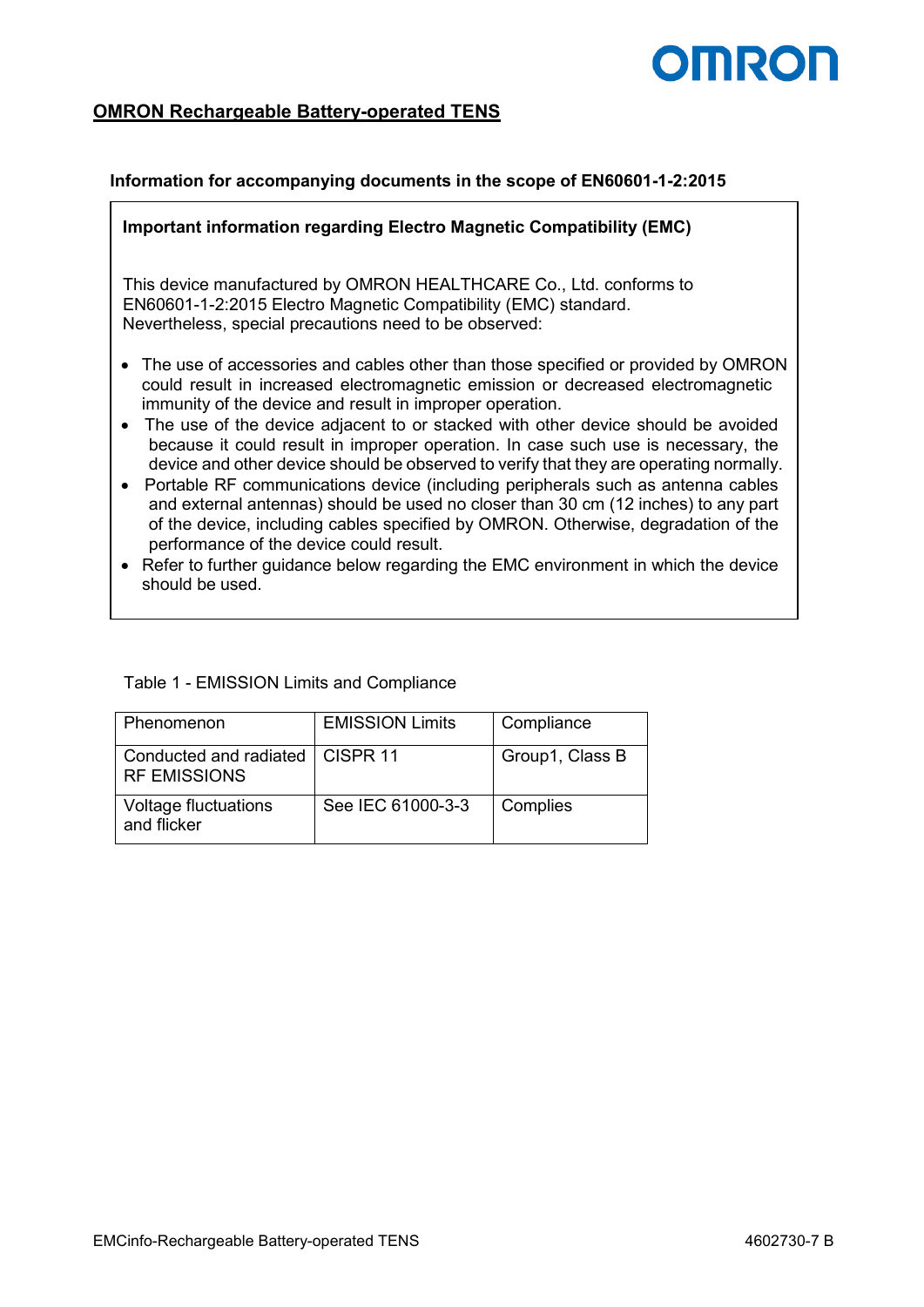## **OMRON**

#### Table 2 - IMMUNITY TEST LEVELS

| Phenomenon                                                                    | <b>Basic EMC</b><br>standard | <b>IMMUNITY TEST LEVELS</b>                        |  |  |  |  |
|-------------------------------------------------------------------------------|------------------------------|----------------------------------------------------|--|--|--|--|
| Electrostatic                                                                 | IEC 61000-4-2                | ±8 kV contact                                      |  |  |  |  |
| discharge                                                                     |                              | ±2 kV,±4 kV,±8 kV,±15 kV air                       |  |  |  |  |
|                                                                               |                              | for enclosure port and patient coupling port       |  |  |  |  |
| <b>Radiated RF</b>                                                            | IEC 61000-4-3                | 10 V/m                                             |  |  |  |  |
| electromagnetic                                                               |                              | 80 MHz to 2.7 GHz                                  |  |  |  |  |
| fields                                                                        |                              | 80 % AM at 1 kHz                                   |  |  |  |  |
| Proximity fields                                                              | IEC 61000-4-3                | for enclosure port                                 |  |  |  |  |
| from RF wireless                                                              |                              |                                                    |  |  |  |  |
| communications                                                                |                              | See table 3                                        |  |  |  |  |
| equipment                                                                     |                              |                                                    |  |  |  |  |
|                                                                               |                              |                                                    |  |  |  |  |
| <b>Electrical fast</b><br>transients/                                         | IEC 61000-4-4                | $±2$ kV<br>100 kHz repetition frequency            |  |  |  |  |
| bursts                                                                        |                              | for Input a.c. power port                          |  |  |  |  |
|                                                                               |                              |                                                    |  |  |  |  |
| <b>Surges</b>                                                                 | IEC 61000-4-5                | ±0.5 kV, ±1 kV                                     |  |  |  |  |
| line-to -line                                                                 |                              | for Input a.c. power port                          |  |  |  |  |
|                                                                               |                              |                                                    |  |  |  |  |
| Conducted                                                                     | IEC 61000-4-6                | 3Vrms                                              |  |  |  |  |
| disturbances                                                                  |                              | 150 kHz to 80 MHz                                  |  |  |  |  |
| induced by RF<br>fields                                                       |                              | 6Vrms<br>The ISM bands and the amateur radio bands |  |  |  |  |
|                                                                               |                              | between 150 kHz to 80 MHz                          |  |  |  |  |
|                                                                               |                              | 80% AM at 1kHz                                     |  |  |  |  |
|                                                                               |                              | for Input a.c. power port (and patient coupling    |  |  |  |  |
|                                                                               |                              | port if applicable)                                |  |  |  |  |
| Rated power                                                                   | IEC 61000-4-8                | 30 A/m                                             |  |  |  |  |
| frequency                                                                     |                              | 50 Hz and 60Hz                                     |  |  |  |  |
| magnetic fields                                                               |                              | for enclosure port                                 |  |  |  |  |
| Voltage dips                                                                  | IEC 61000-4-11               | 0 % $U_T$ ; 0.5 cycle                              |  |  |  |  |
|                                                                               |                              | At 0°,45°,90°,135°,180°,225°,270°and 315°          |  |  |  |  |
|                                                                               |                              | for Input a.c. power port                          |  |  |  |  |
|                                                                               |                              | 0 % $U_T$ ; 1 cycle                                |  |  |  |  |
|                                                                               |                              | and                                                |  |  |  |  |
|                                                                               |                              | 70 % U <sub>T</sub> ; 25/30 cycles                 |  |  |  |  |
|                                                                               |                              | single phase: at 0°                                |  |  |  |  |
|                                                                               |                              | for Input a.c. power port                          |  |  |  |  |
| Voltage                                                                       | IEC 61000-4-11               | 0 % $U_T$ ; 250/300 cycle                          |  |  |  |  |
| interruptions                                                                 |                              | for Input a.c. power port                          |  |  |  |  |
| Note: $U_T$ is the A.C. mains voltage prior to application of the test level. |                              |                                                    |  |  |  |  |
|                                                                               |                              |                                                    |  |  |  |  |